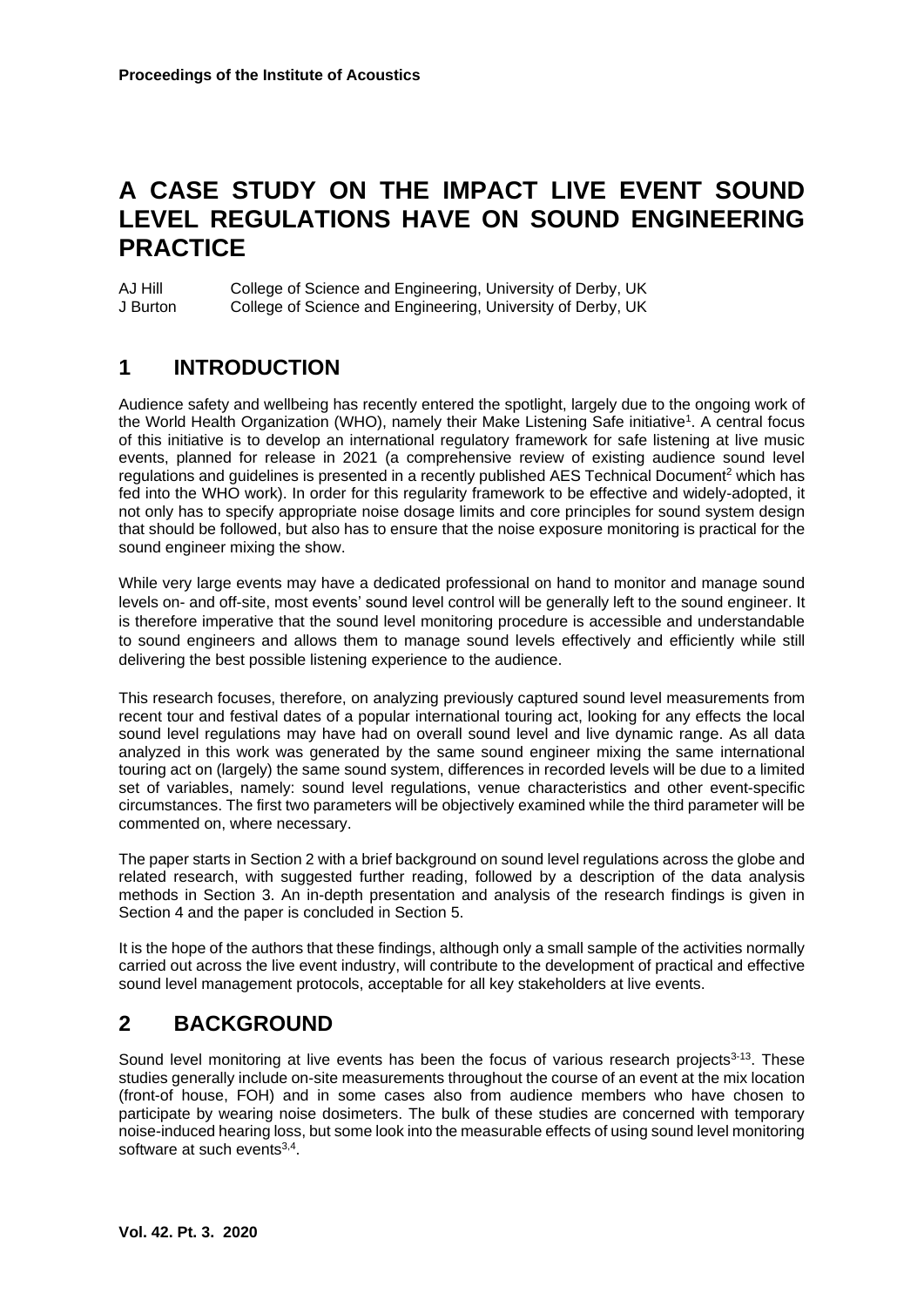There are a number of related studies which focus on aspects of sound/noise level management and monitoring at large-scale live events<sup>3,5,6,9</sup>, quantification of annoyance levels due to different noise sources<sup>14-19</sup>, health risks associated with sound exposure typically encountered at live events and aspects specifically related to low-frequency sound exposure (including infrasound)<sup>9-13,20-35</sup>. This published research is important in terms of the complete set of challenges encountered at live events but will not be expanded upon in this paper. Further reading of the referenced material is recommended for those working/researching in this field.

Regarding sound level regulations across the world, there is significant variation. The only region with clearly specified audience sound exposure regulations is Western Europe<sup>2</sup>. Inspecting the sound pressure level (SPL) limits, as well as the specified measurement time window, across the existing Western European regulations shows little agreement. Most limits are set around 100 dBA, but the measurement time window ranges from one minute up to the event duration. Attending an event which is limited to 100 dBA over one minute will be extremely different to attending an event which is limited to 100 dBA measured over the entire duration of the event. The latter will be able to deliver significant SPL peaks, likely resulting in a perceptually louder and more dynamic event.

This difference in measurement time window also can significantly impact the job of the sound engineer. A short measurement time window (often less than 5 minutes) results in the sound engineer having to constantly adjust the playback level to comply with the limit in place. This will inevitably distract the sound engineer from focusing on the musical quality of the mix. A long measurement time window (often 30 minutes or greater) generally does not cause such issues but fails to deliver timely information regarding sound level limit violations, making compliance with local regulations difficult. It is worth mentioning that the primary consideration of the sound engineer is in producing a high-quality experience for the audience, who are ultimately the client at any event.

One issue here is the measurement using a simple moving average (SMA), giving equal weighting to all sound level samples over the measurement time window. Another issue is the question of the most appropriate measurement time window. While a 15-minute window is commonly used amongst sound engineers, there is no known published medical data relating sound exposure measured in this manner to hearing health. Most existing knowledge is based on a one-hour measurement window (all using A-weighting – there is no significant published medical research focusing on C-weighted sound exposure measurements and hearing health). Both issues are beyond the scope of this project (and are the subject of separate ongoing projects) but are highlighted here to raise awareness of the complexity of the situation.

## **3 METHODS**

Data for this research was gathered over a four-year period at a combination of indoor arena/theatre and outdoor open-air festival events. The indoor events varied in capacity between 2,500 – 25,000 people, while the open-air shows varied between 6,000 – 78,000 people, and as such they provide a representative cross-section of venue sizes for international touring headline acts $36$ .

The measurements were made at the FOH mixing position using a 10EaZy Class 1 measurement system<sup>37</sup>. Measurements were typically made at  $35 - 45$  m (at indoor shows) and  $45 - 60$  m (at open air venues) from the sound system. In cases where measurements were made outside of these parameters, they have been noted.

The measurement system was operated by one of the authors (Burton) as a guidance tool when working as the sound engineer for the international touring act. The 10EaZy system was used at all events as a secondary measurement system to monitor SPL levels independently of any other measurement system that may have been used at the events, for the enforcement of noise exposure regulations. The measurement system was also utilized to provide the author with an indication of the SPL at the mix position for personal reference. The current SPL was always available but other features such as the predictive level meter was disabled by setting the target level beyond the level that would be achieved during the performance (105dBA). The meter logged LAeq and LCeq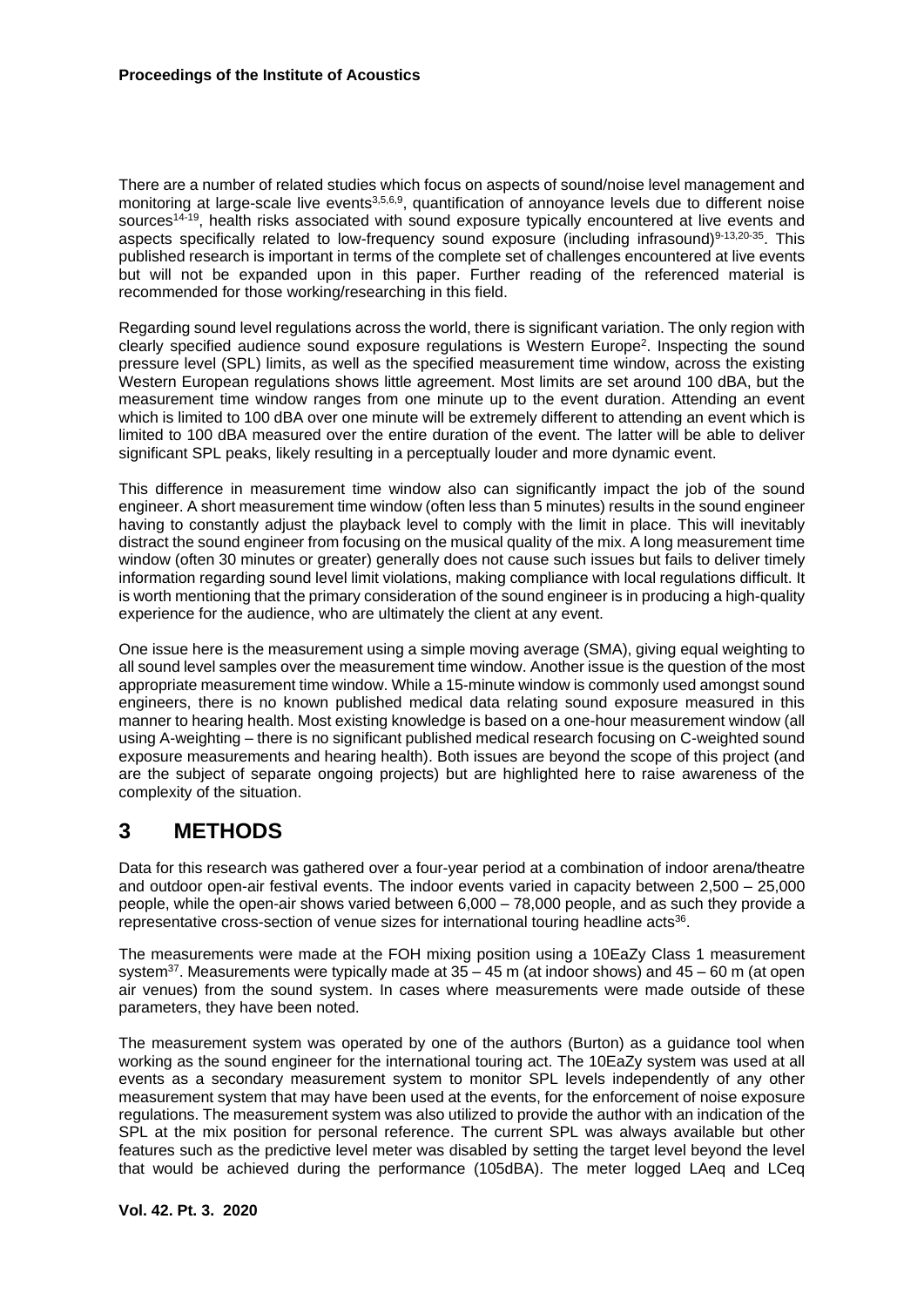measurements at 1-minute intervals, allowing for straightforward conversion to greater measurement time windows during data analysis for this research.

During the events where the data was collected every attempt was made to conform to the sound level regulations in place. Venues with no regulations were mixed at a sound pressure level that was felt by the author to be appropriate for the audience and venue size (typically 100 dB LAeq,15min).

Where secondary factors have affected the data in any significant way this has been noted by the authors by way of explanation. It is felt that the data represents a robust reflection of the sound pressure level across a wide range of venues around the world. The sound reinforcement systems used were all appropriate for the size of venue where they were deployed and are not considered a limiting factor to this study in any way. The control system and sound sources, as well as the source material, were consistent across all events. This data represents a single act performing a musical set that was also consistent across the shows, both in length and content, providing an ideal dataset for analysis. The data collected captured a greater time frame than the performance period and trimmed to contain only the musical performance period within the dataset (including the encore period which was a consistent feature of the concerts and important for consideration in terms of both dynamic and peak SPL).

The data analysis was performed by importing all 10EaZy logfiles into Microsoft Excel, while adding supplementary information such as venue capacity, venue type (indoor/outdoor), FOH location, SPL limits (including measurement time windows) for A- and C-weighting and any special notes for each event. The data in Excel was imported into Matlab for further analysis. Leq,1min data allowed for scaling the measurement time window to any value equal to or above one minute.

For each set of data, LAeq and LCeq values were determined for the relevant measurement time window. Additionally, LAmax and LCpeak values were inspected to determine live dynamic range. Live dynamic range was estimated using a prototype data analysis technique aiming at maintaining the natural musical level fluctuations within and between songs and removing the slower level adjustments by the sound engineer. This was accomplished by applying a 2<sup>nd</sup> order Butterworth highpass filter to the 1-minute time series data with a cutoff frequency corresponding to a time period of 1-minute (the data was interpolated to give a 1 Hz sample rate). This process removes the DC-offset (in this case to be taken as mean sound pressure level from the event) as well as any level adjustments by the sound engineer, thus preserving the musical dynamic range from the act, as reinforced through the sound system. After the high-pass filter was applied, the live dynamic range was calculated based on the difference between L10 and L90 (the SPL exceeded 10% and 90% of the event, respectively). This was examined for A- and C-weighted data.

The purpose of inspecting the live dynamic range alongside the absolute sound level data was to determine if certain level limits and/or integration times cause a change in live dynamic range of the performance, which may affect the listening experience of the audience.

The impact of the following factors were inspected: venue type (indoor vs. outdoor), event type (tour vs. festival), venue capacity, presence of LAeq limit, presence of LCeq limit, LAeq limit, LAeq time, LCeq limit, and LCeq time. The results are presented and analyzed in the following section.

### **4 RESULTS AND ANALYSIS**

Data was collected and analyzed from 130 events over a 5-year period (all by the same international touring act with the same sound engineer mixing each show). Initial analysis was carried out by plotting the Leq data versus time (with the appropriate measurement time window applied, according to the level regulations in place at each venue) along with calculations for live dynamic range. 52 and 3 events out of 130 had LAeq and LCeq limits, respectively. For events with no limit in place, LAeq was monitored and logged using a 15-minute measurement time window. All measurements were made at the front-of-house mix position (FOH). An example event analysis is shown in Figure 4.1.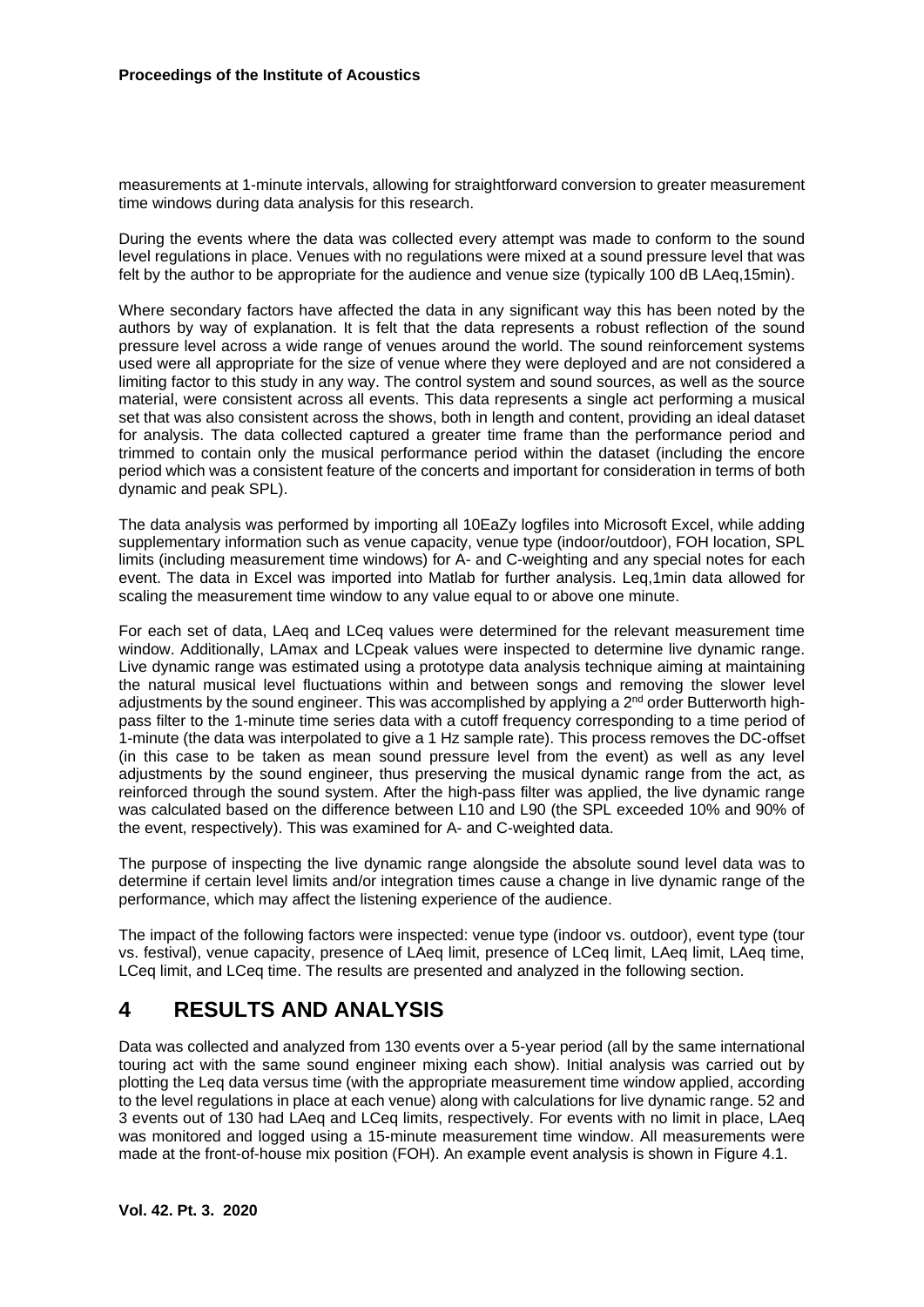

Figure 4.1 Example individual event data analysis (the vertical scale is in dB). The legend entries are in the format: weighting (A or C), measurement time window (minutes).  $DR_A$  and  $DR_C$  represent the live dynamic range with A- and C-weighting, respectively.

The individual event analysis provided a preliminary inspection of a level regulation's effects on sound level and live dynamic range. A more detailed, statistical analysis is required, however, to draw any clear and robust conclusions from the data. These analyses are presented in the following sections.

### **4.1 Venue characteristics**

Before inspecting the influence of sound level regulations on the work of a live sound engineer, it is instructive to look at the impact the venue has on the overall sound level and live dynamic range of an event. Three characteristics were analyzed within this study: venue type (indoor or outdoor), event type (tour date or festival) and venue capacity.

While inspecting the data over the 130 analyzed events, all tour dates were indoors while all festivals were outdoors, aside from two outdoor tour dates and one indoor festival. For completeness, the analysis results for these two factors are shown side-by-side in Figure 4.2, where it can be observed that the data is nearly identical between the two graphs.



Figure 4.2 L10 – L90 (live dynamic range, in dB) and average Leq,1min (dB) inspected in relation to event type (tour or festival – 4 left plots) and venue type (indoors or outdoors – 4 right plots)

In respect to overall average sound level at events, there is a statistically significant difference for LAeg,1min ( $p = 0.001$ ), with tours being generally around 1 dBA louder than festivals. The same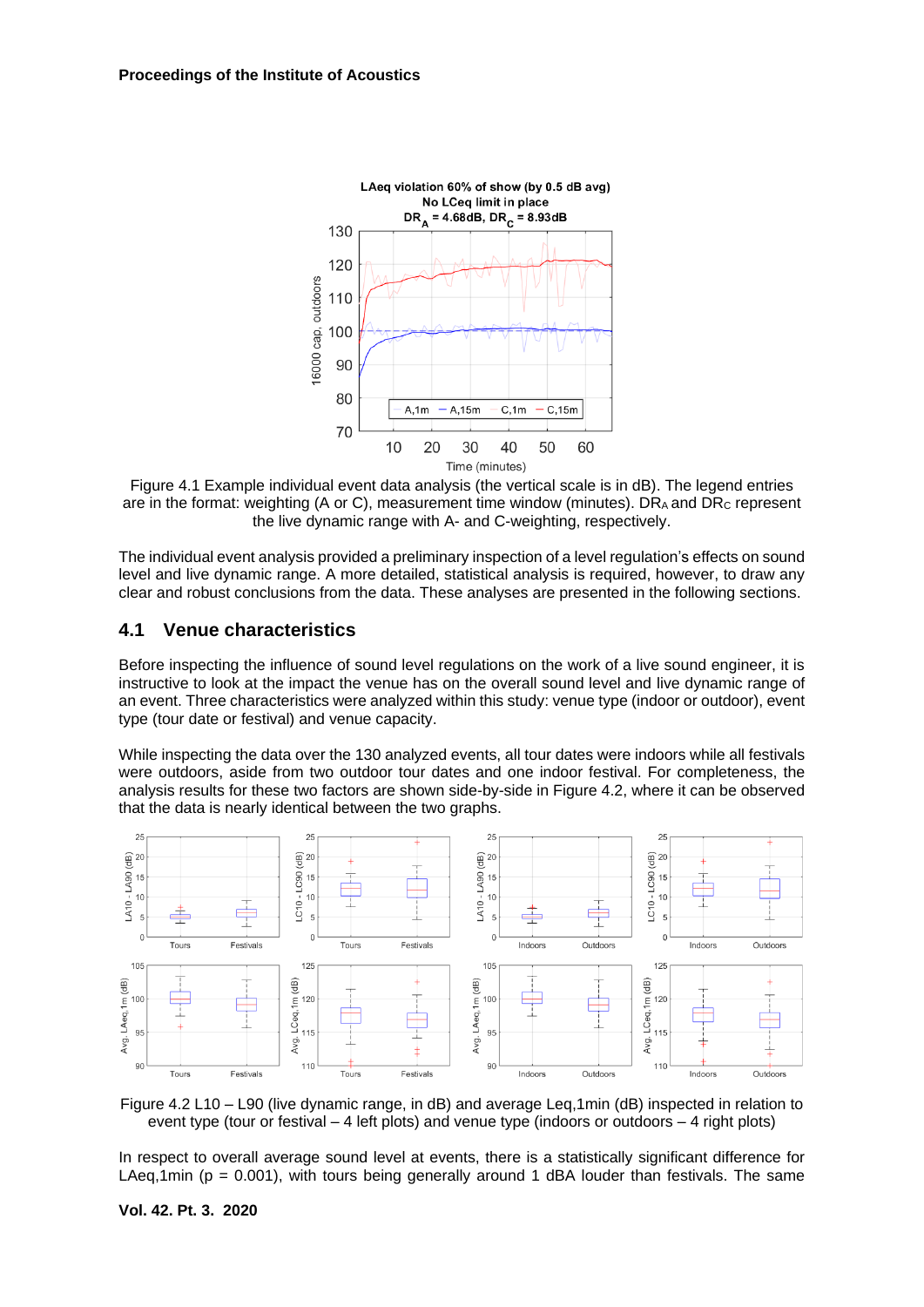relationship holds true for indoor vs. outdoor venues (indoor events are roughly 1 dBA louder than outdoor events,  $p = 0.002$ . The LCeq,1min data shows a similar 1 dBC difference between tours and festivals as well as indoors and outdoors ( $p = 0.050$  and  $p = 0.001$ , respectively).

A-weighted live dynamic range data showed a similar 1 dBA difference between tours and festivals as well as indoors and outdoors ( $p = 3.99x10^{-5}$  and  $p = 1.46x10^{-6}$ , respectively), with the festivals and outdoors events exhibiting the greater live dynamic range. There was no significant relationship between venue/event type and C-weighted live dynamic range.

Venue capacity was also inspected in relation to the average sound level and live dynamic range at the events under analysis (Figure 4.3).



Figure 4.3 L10 – L90 (live dynamic range, in dB) and average Leq,1min (dB) inspected in relation to venue capacity (filled circles = indoor venues, empty circles = outdoor venues)

Live dynamic range (both A- and C-weighted) shows a slight upward trend with venue capacity. Several possible explanations exist for this. First, the acoustics of larger venues may be less problematic in terms of delivering the desired listening experience due to the sparsity and late arriving nature of reflections. Additionally, it is likely that the act's on-stage sound level (instrument amplification and personal monitoring system) will have less impact on the overall SPL at the FOH mix position for events in larger venues. This is particularly noticeable at open-air venues where the FOH mix position is normally further from the stage than in indoor venues. The effect of poor venue acoustics is illustrated by inspecting two individual sets of event data: one from a venue specifically designed for amplified music events and one designed with little to no consideration for acoustics, as its primary use was as an ice arena (Figure 4.4).

Interestingly, the trend observed for average sound level (LAeq and LCeq) shows a steady decrease with increasing venue capacity. Again, this could be explained as a result of less problematic acoustics in the venues (especially considering that all of the venues above 25,000 capacity are outdoors), but may also be a direct result of the higher live dynamic range of the show. Perhaps a greater live dynamic range results in a lower preferred sound level. This would tie in nicely to previous research, where it was shown that an increased system bandwidth results in lower preferred sound levels<sup>38</sup>. It is also worth considering that nearly all the outdoor events were music festivals, where the act's sound engineer would have less control over the sound system design and operation characteristics as compared to the indoor tour dates.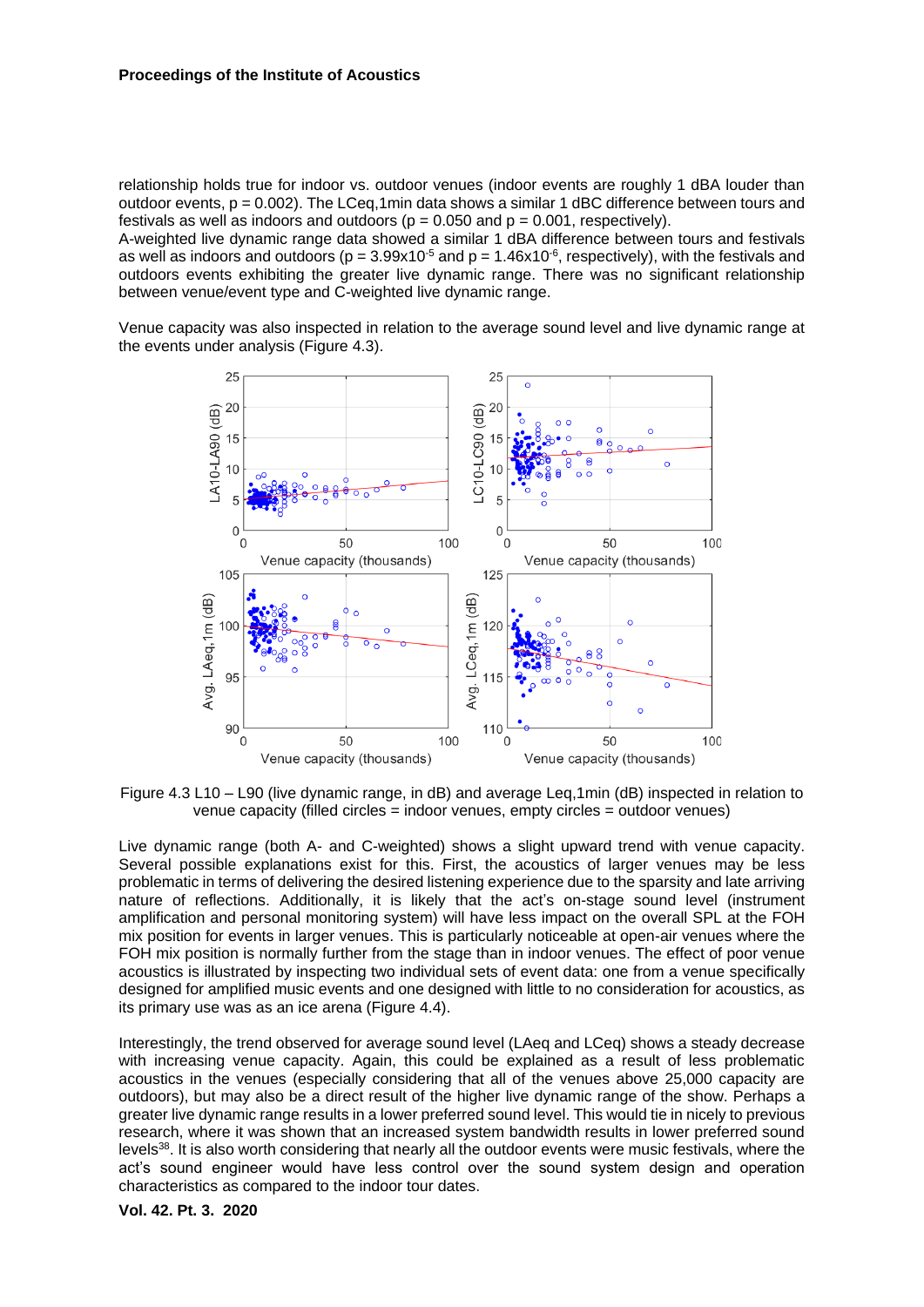

Figure 4.4 Example comparison of individual event data for a venue acoustically designed for amplified music (left) and a venue designed without any acoustical considerations (right).

### **4.2 LAeq limit**

A-weighted equivalent sound level (LAeq) limits are the most encountered regulation at venues across the world at present. The inspected data shows that most of these limits (in place at 53 out of the 130 venues) are in Western Europe, with significantly less sound level regulations in other parts of the world. This is in line with the findings in the previously mentioned AES Technical Document<sup>2</sup>. As a first step in analyzing the effect (if any) of an LAeq limit is to compare the average sound level and live dynamic range between events with and without such regulations (Figure 4.5).



Figure 4.5 L10 – L90 (live dynamic range, in dB) and average Leq,1min (dB) inspected in relation to the presence of an A-weighted equivalent sound level (LAeq) limit

There was only one statistically significant finding within this data, where it was clear that an LAeq limit has a measurable effect on the average A-weighted sound level (LAeq,1min). In this case, the events with a limit in place were approximately 2 dB lower in A-weighted sound level than those without limits in place ( $p = 3.25 \times 10^{-9}$ ). This is as expected and shows that the limits are having some form of effect on the overall level of the event. Critically, the LAeq limit has been shown to have no significant effect on C-weighted sound levels as well as no effect on live dynamic range (A- or Cweighted). This is encouraging, as it gives initial indication that the limit is only affecting sound levels and not impacting the live dynamic range of an event.

In order to further progress this analysis, it was necessary to unpack the data from events with LAeq limits in place to inspect the effect of the two variables within each regulation: level limit and measurement time window (Figures 4.6 and 4.7).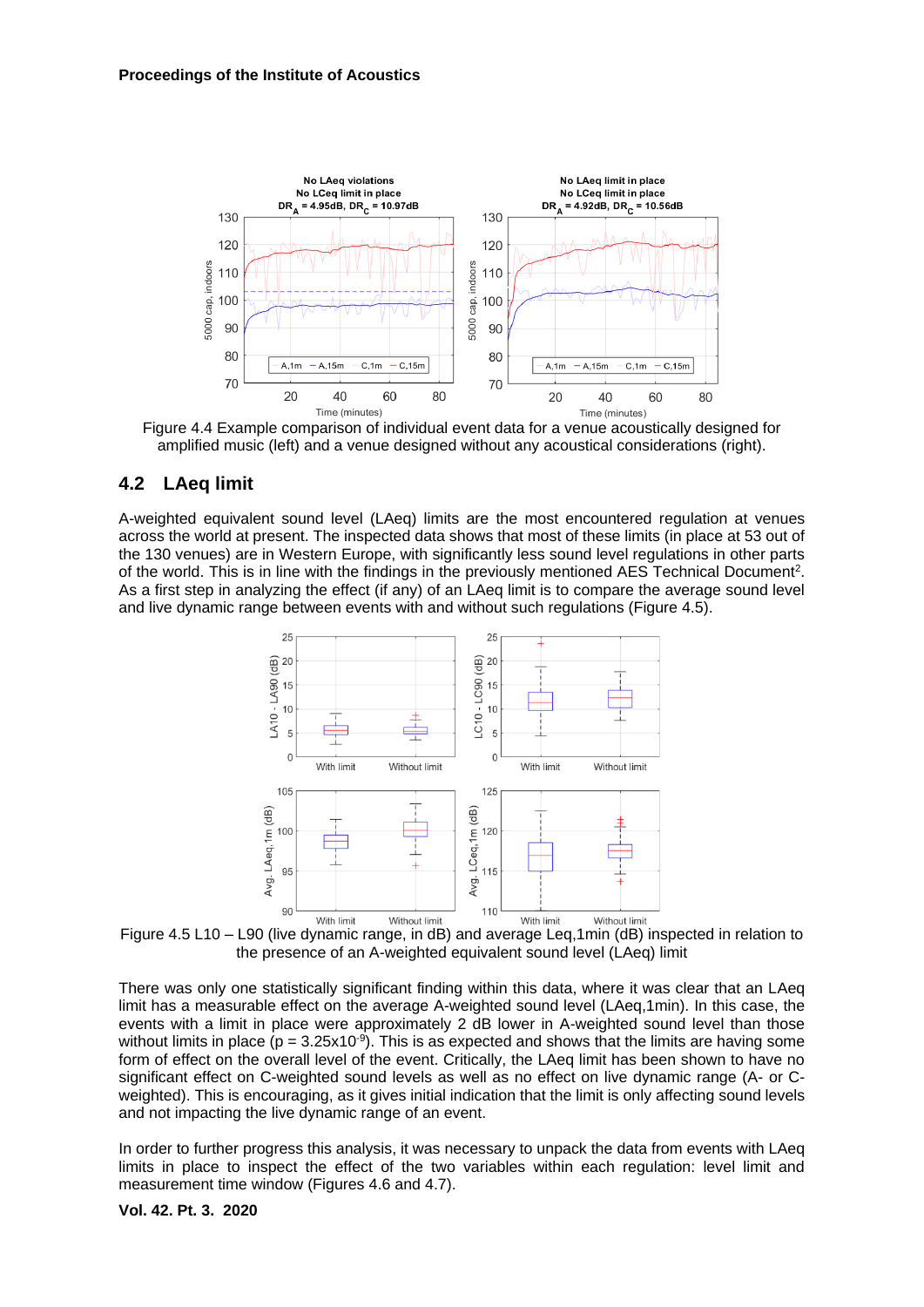

Figure 4.6 L10 – L90 (live dynamic range, in dB) and average Leq,1min (dB) inspected in relation to the specific LAeq limit (dB)



Figure 4.7 L10 – L90 (live dynamic range, in dB) and average Leq,1min (dB) inspected in relation to the specific LAeq measurement time window (minutes)

First, looking at the relationship between the specific LAeq limit and A-weighted average sound level at an event, there is a strong statistical relationship ( $p = 1.60x10^{-7}$ ). For LAeq limits up to and including 101 dBA, the observed average A-weighted sound levels follow the limits (i.e. the data generally clusters around the set limit). Limits set beyond 101 dBA, however, do not indicate a direct relationship to the observed A-weighted sound level. The data shows that events with these high limits result in lower levels as compared to events with limits at or below 101 dBA. One possible explanation is that the sound engineer did not have to worry about complying with a sound level limit during these shows, so mixed in a more relaxed mode, focusing primarily on the musicality of the mix. This is supported by the data from events with no limit in place showing a mean A-weighted level around 100 dBA, which appears to be the natural mix level for this engineer mixing this specific act. The specific LAeq limit did not show any significant effect on the other three inspected metrics.

The LAeq limit on its own does not present a complete picture of the scenario of an event with a sound level regulation in place. The measurement time window can potentially have a critical effect on the impact of the LAeq limit. While there is statistical evidence that the measurement time window has a measurable effect on LAeq,1min and LCeq,1min ( $p = 3.76 \times 10^{-7}$  and  $p = 7.42 \times 10^{-5}$ , respectively), there are no clear observable trends, largely due to the fact that there is no correlation between the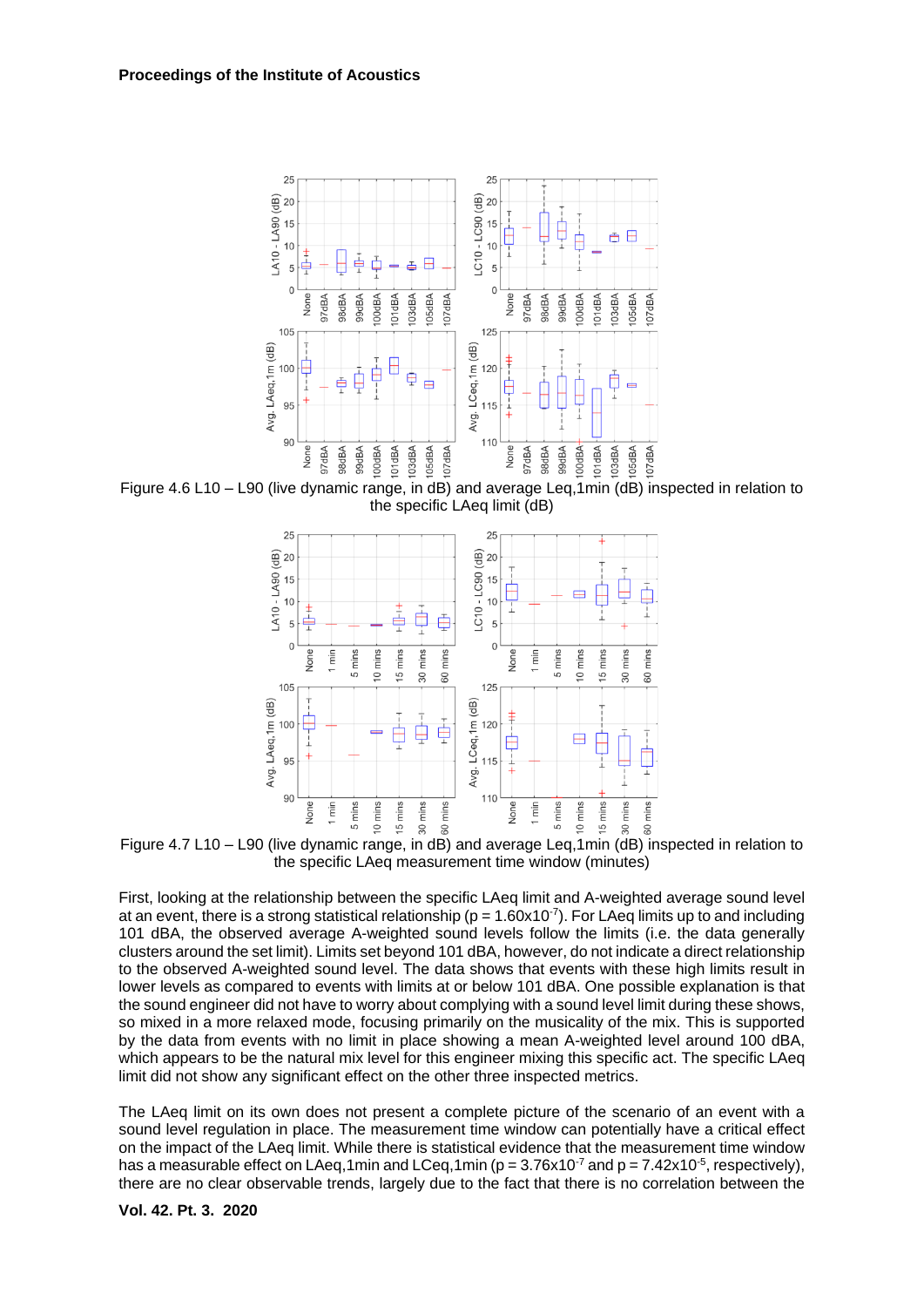LAeq limit in place and the chosen measurement time window (which, again, is highlighted in the recent AES Technical Document<sup>2</sup>).

There was no statistical significance found in relating live dynamic range (A- or C-weighted) to measurement time window of the LAeq limit. This can be attributed to the sparsity of the data; there are very few data points for measurement time windows of 1, 5 and 10 minutes. Manual observation of the data, however, does indicate that there may be a slight increase in live dynamic range with increasing measurement time window (for both weightings). A potential explanation for this observation again relates to the sound engineer's experience working with the LAeq limit in place. Shorter measurement time windows mean that the engineer has less ability to use dynamics in the overall mix, since the measurement configuration is too sensitive (if dynamics are desired in these cases, the overall level would have to be reduced, which would likely be unacceptable). Longer measurement time windows (15 minutes or more) do not show any noticeable trends, indicating that these time frames allow the engineer to mix with the required dynamics. These trends hold true for both A- and C-weighting, but again, it must be emphasized that the data is sparse, requiring further research to confirm or refute these observations.

### **4.3 LCeq limit**

At the time of writing, LCeq limits are rarely found in place at live events (and virtually non-existent outside of Western Europe), which can be attributed to a lack of unbiased scientific research on the relationship between low-frequency sound exposure at live events to hearing health<sup>1</sup>. Of the 130 events analyzed for this research, only three had LCeq limits in place. This sparsity of data prevented any detailed analysis of LCeq limit level and measurement time window, as was carried out for the LAeq limits. Only a broad analysis of the effect of the presence of an LCeq limit on the metrics under inspection was possible (Figure 4.8).



Figure 4.8 L10 – L90 (live dynamic range, in dB) and average Leq,1min (dB) inspected in relation to the presence of a C-weighted equivalent sound level (LCeq) limit

While the analysis was performed on sparse data, it reveals some compelling trends that point to the necessity of further research to explore the effect of LCeq limits in greater detail. First, the A-weighted live dynamic range appears to be strongly influenced by the presence of an LCeq limit ( $p = 0.0184$ ). When an LCeq limit is in place, the A-weighted live dynamic range decreases by approximately 1.5 dB. A similar effect is observed in the C-weighted live dynamic range data, but with much less statistical confidence  $(p = 0.424)$ .

Looking at the average sound levels, the most telling finding is the impact on the average C-weighted sound level. With an LCeq limit in place, the C-weighted sound level was nearly 5 dB lower than at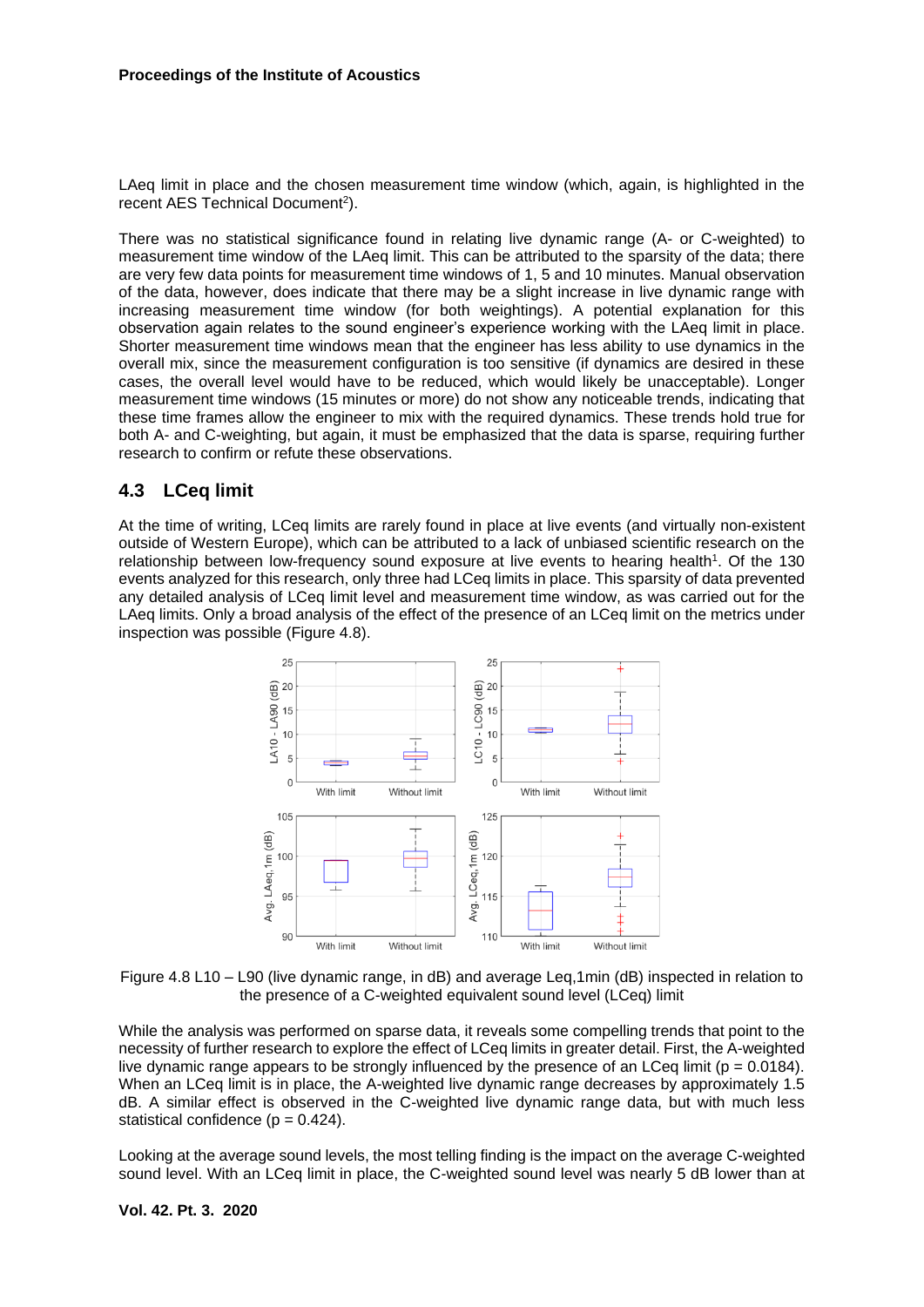events without an LCeq limit ( $p = 0.0003$ ). An LAeq limit, for comparison, caused an A-weighted sound level reduction of around 2 dB. LCeq limits were found to have a less significant measured influence on the A-weighted sound levels, but still show roughly a 1 dB lower average A-weighted sound level.

A practical explanation for the reduction in live dynamic range exists. When an LCeq limit is in place, it is regularly the case that this will be the limiting factor in the operation of the sound system. The sound engineer often will struggle to comply with this limit without negatively affecting the entire event's sound. For this data set, the act relied heavily on low-frequency content, therefore any LCeq limit would prove problematic. A result of the sound engineer struggling to stay within the LCeq limit is that the live dynamic range is reduced across all frequencies and the overall A-weighted level is slightly below what is typical of this act's performances. In general, the listening experience is potentially compromised at events with an LCeq limit in place. This is not to say an LCeq limit is not necessary, but it does point to the current limits being arbitrary and unreasonable, largely thanks to the absence of any reliable scientific findings on the subject<sup>2</sup>.

## **5 CONCLUSIONS**

Sound level monitoring data collected from 130 events over a five-year span by the same international touring act, mixed by the same sound engineer, was analyzed in respect to an event's average sound level and live dynamic range (A- and C-weighted), resulting in the following summarized findings:

- Tour dates are roughly 1 dB (A and C) louder than festivals. This is likely due a combination of factors including increased familiarity and control of the sound system in conjunction with the acoustic environment (see next point).
- Outdoors events have around 1 dBA greater live dynamic range than indoor events. This could be attributed to the presence of problematic acoustics for indoor venues. There were no observed differences for C-weighted live dynamic range.
- Live dynamic range (A and C) increases with venue capacity. This is almost certainly due to the larger venues in this study being outdoor, so not suffering from acoustical issues, which therefore causes this observation to collapse into the previous point.
- Average sound level (A and C) decreases with venue capacity. This may be due to acoustical issues for the smaller indoor venues (venue acoustics & stage level). This requires further research to verify.
- The presence of an LAeq limit reduces the A-weighted sound level by about 2 dB, but only for events with limits at or below 101 dBA. There is no effect on live dynamic range.
- Short LAeq measurement time windows (below 10 minutes) appear to reduce live dynamic range (A and C). More research is needed, due to the sparsity of the data.
- The presence of an LCeq limit reduces the A- and C-weighted sound levels by roughly 1 dB and 5 dB, respectively.
- The presence of an LCeq limit reduces the live dynamic range (A and C) by approximately 1.5 dB. This is likely due to the sound engineer struggling to maintain compliance with the LCeq limit.

Overall, this research should be considered a starting point to obtain a robust understanding on the effect sound level regulations have on the work of a sound engineer at a live event. The data has revealed some interesting trends, however, that the authors hope will inspire further collaborative research in the area to lead to a long-term goal of developing practical, effective and safe live event sound level regulations, acceptable to all key stakeholders.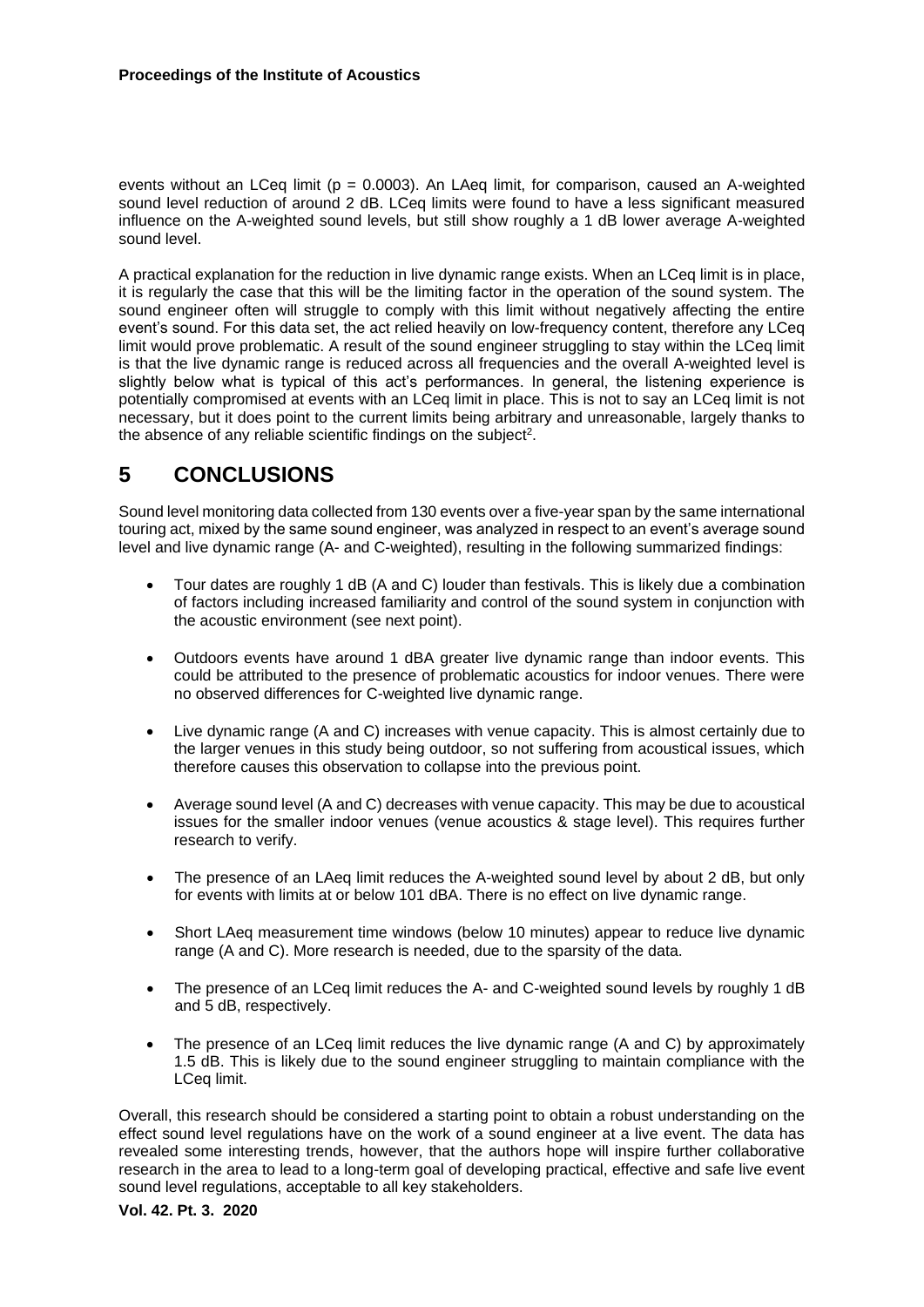### **6 REFERENCES**

- 1. World Health Organization. Make Listening Safe initiative. https://www.who.int/activities/making-listening-safe
- 2. Hill, A.J. (editor). "Understanding and managing sound exposure and noise pollution at outdoor events." AES Technical Document AESTD1007.1.20-05. May 2020.
- 3. Kok, M. "Sound Level Measurements & Control at Large Dance Events." Audio Engineering Society Conference: 58th International Conference: Music Induced Hearing Disorders. Audio Engineering Society, 2015.
- 4. McGinnity, S.; J. Mulder; E.F. Beach; R. Cowan. "Investigating the use of sound level management software in live indoor music venues." Audio Engineering Society Conference: 2018 AES International Conference on Music Induced Hearing Disorders. Audio Engineering Society, 2018.
- 5. Hill, A.J.; J. Mulder; M. Kok; J. Burton; A. Kociper; A. Berrios. A case study on sound level monitoring and management at large-scale music festivals. Proc. Institute of Acoustics – Conference on Reproduced Sound, Bristol, UK. November, 2019.
- 6. Vanguardia. "Victorious Festival Concert Noise Assessment and Noise Management Plan, VC-101551-REP01." March, 2014.
- 7. Mercier, V., D. Luy, and B. W. Hohmann. "The sound exposure of the audience at a music festival." Noise and Health 5.19 (2003): 51.
- 8. Ramakers, G.G.; V.J. Kraaijenga; G Cattani; G.A. van Zanten; W. Grolman. "Effectiveness of earplugs in preventing recreational noise–induced hearing loss: a randomized clinical trial." JAMA Otolaryngology–Head & Neck Surgery 142.6 (2016): 551-558.
- 9. Beach, E.F.; J. Mulder; I. O'Brien. "Development of guidelines for protecting the hearing of patrons at music venues: Practicalities, pitfalls, and making progress." Audio Engineering Society Conference: 2018 AES International Conference on Music Induced Hearing Disorders. Audio Engineering Society, 2018.
- 10. Ordonez, R.; D. Hammershoi; C. Borg; J. Voetmann. "A pilot study of changes in otoacoustic emissions after exposure to live music." Audio Engineering Society Conference: 47th International Conference: Music Induced Hearing Disorders. Audio Engineering Society, 2012.
- 11. Tronstad, T.V. "Hearing Measurements During Two Norwegian Music Festivals." Audio Engineering Society Conference: 58th International Conference: Music Induced Hearing Disorders. Audio Engineering Society, 2015.
- 12. Opperman, D.A.; W. Reifman; R. Schlauch; S. Levine. "Incidence of spontaneous hearing threshold shifts during modern concert performances." Otolaryngology—Head and Neck Surgery134.4 (2006): 667-673.
- 13. World Health Organization. "Environmental noise guidelines for the European Region." (2018).
- 14. Guski, R,; D. Schreckenberg; R. Schuemer. "WHO environmental noise guidelines for the European region: A systematic review on environmental noise and annoyance." International journal of environmental research and public health 14.12 (2017): 1539.
- 15. Poulsen, T.; F.R. Mortensen. "Laboratory evaluation of annoyance of low frequency noise." Working report 1 (2002).
- 16. Hellman, R.; N. Broner. "Relation between loudness and annoyance over time: Implications for assessing the perception of low-frequency noise." The Journal of the Acoustical Society of America 115.5 (2004): 2452-2452.
- 17. Segura, J.; F. Santiago; M. Cobos; A. Torres; J.M. Navarro. "Psychoacoustic Annoyance Monitoring with WASN for Assessment in Urban Areas." Audio Engineering Society Convention 138. Audio Engineering Society, 2015.